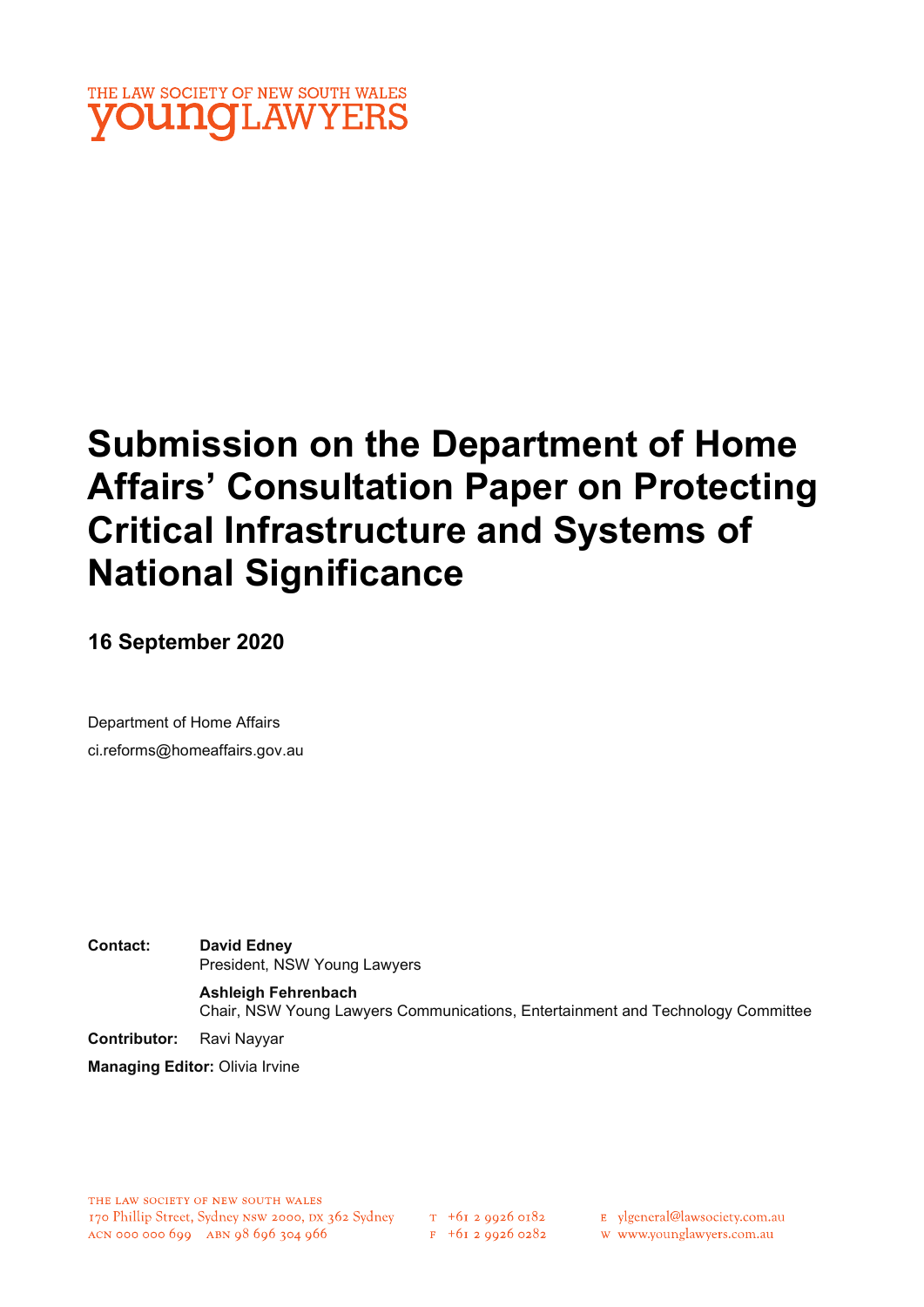The NSW Young Lawyers Communications, Entertainment and Technology Committee (Committee) makes the following submission in response to the Department of Home Affairs' Consultation Paper on Protecting Critical Infrastructure and Systems of National Significance (Consultation Paper).

## NSW Young Lawyers

NSW Young Lawyers is a division of The Law Society of New South Wales. NSW Young Lawyers supports practitioners in their professional and career development in numerous ways, including by encouraging active participation in its 16 separate committees, each dedicated to particular areas of practice. Membership is automatic for all NSW lawyers (solicitors and barristers) under 36 years and/or in their first five years of practice, as well as law students. NSW Young Lawyers currently has over 15,000 members.

The NSW Young Lawyers Communications, Entertainment and Technology Law (CET) Committee of NSW Young Lawyers aims to serve the interests of lawyers, law students and other members of the community concerned with areas of law relating to information and communication technology (including technology affecting legal practice), intellectual property, advertising and consumer protection, confidential information and privacy, entertainment, and the media. As innovation inevitably challenges custom, the CET Committee promotes forward thinking, particularly about the shape of the law and the legal profession.

# Summary of Recommendations

- 1. Question 23: The Committee submits in relation to Question 23 of the Consultation Paper that as much relevant threat information as practicable should be shared by Government with owners and operators of key systems of national security to ensure robust security responses, however, that such information should be tailored by relevance to reduce risks.
- 2. Question 31 and 34: In response to Questions 31 and 34 of the Consultation Paper the Committee submits that an independent oversight body must be created to ensure accountability.
- 3. Question 32: The Committee submits that a Government response to a cyber attack should not differentiate approach based on the geographical origins of the attack, due to the practical difficulty of ensuring that location, and the possible negative outcomes of a mistaken response.
- 4. Question 33: The Committee submits that, where dealing with presumed international cyber incidents, legal protections for industry and Government officers must conform to Australia's international legal obligations and international law norms surrounding state and non-state responses to cyber attacks.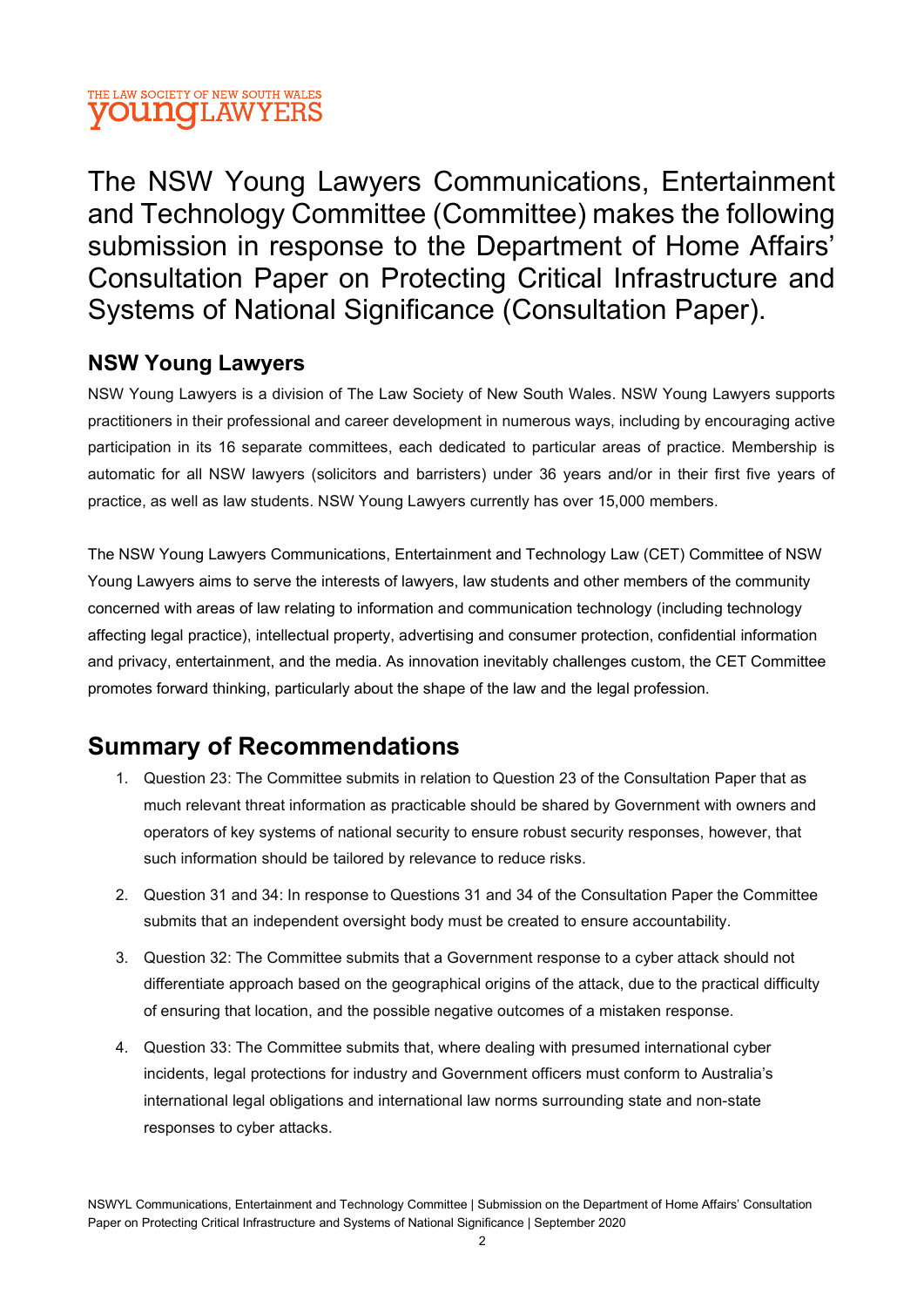# Question 23

- 1. The Committee submits that as much relevant threat information as practicable should be shared by Government with industry, and particularly owners and operators of systems of national significance. As referred to by the United States' National Institute for Standards and Technology ('NIST'), key types of threat information include:
	- indicators;
	- tactics, techniques and procedures ('TTPs') of malicious actors;
	- security alerts;
	- threat intelligence reports; and,
	- tool configurations.1
- 2. In addition, the Committee submits that Government should provide open source intelligence ('OSINT') briefs to industry to augment their situational awareness, as well as preparatory and incident response capabilities.
- 3. The Committee considers that Government should share as much relevant threat information with industry as possible, subject to the need to prevent harm to ongoing operations by Australia's intelligence and law enforcement agencies. Government should explore whether agencies such as the Australian Signals Directorate ('ASD') can regularly provide classified briefings to chief information security officers ('CISOs') for systems of national significance to share threat intelligence.
- 4. Such information will help CISOs better coordinate the security of systems of national significance because, particularly when potentially defending against state actors, their strategies would be based on vetted signals intelligence, rather than relying upon the little and unqualified information available in private sector communities.
- 5. The Committee notes that a key benefit of greater threat information sharing is the development of more robust systems of defence around key sectors of national significance. The Committee seconds the comments of the NIST, that 'shared situational awareness', improved security posture', 'knowledge maturation,' and 'greater defensive agility' are likely to accrue as a result of greater information sharing.<sup>2</sup> Owners and operators of systems armed with the latest threat intelligence,

<sup>&</sup>lt;sup>1</sup> Chris Johnson et al, National Institute for Standards and Technology, *Guide to Cyber Threat Information* Sharing (NIST Special Publication No 800-150, October 2016) 2. 2 Ibid 3-4.

NSWYL Communications, Entertainment and Technology Committee | Submission on the Department of Home Affairs' Consultation Paper on Protecting Critical Infrastructure and Systems of National Significance | September 2020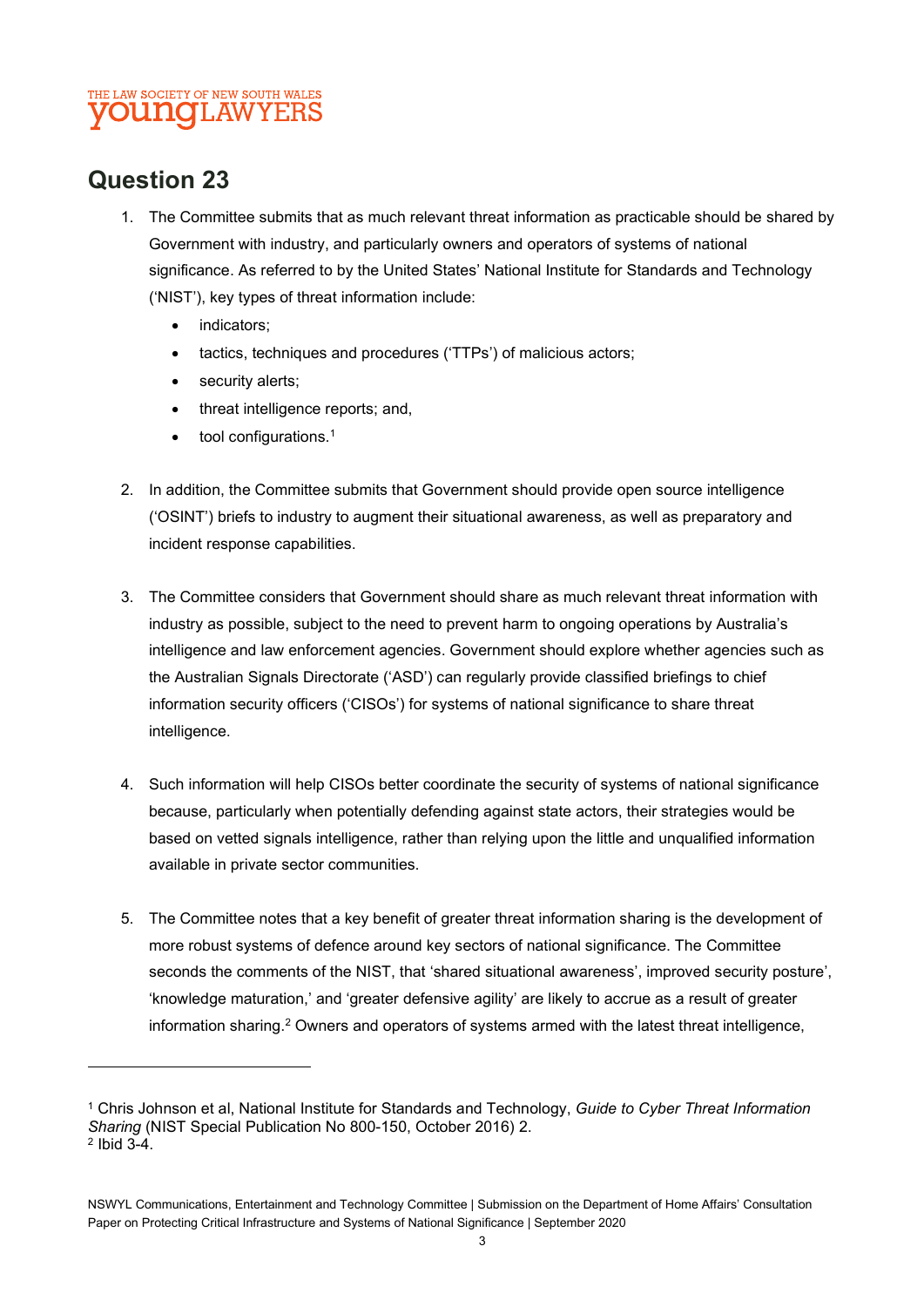best practice guidance, and vulnerability information from reliable sources in Government agencies like the ASD, can be more proactive in instituting better security controls and practices which may identify and mitigate threats. Personnel may become better educated in how to respond to a variety of current and emerging threat actors on an ongoing basis through more targeted training programs. Key sectors, if better informed as to the TTPs of attackers, will develop informed incident response procedures more able to adapt to how those TTPs unfold in close-to-real time. As individual systems of national significance become more resilient by leveraging greater and richer threat information provided by Government, the overall critical infrastructure sector can become more resilient to attacks and slow the spread of malicious cyber activity.<sup>3</sup>

- 6. This is in accordance with the principles of the Security of Critical Infrastructure Act 2018 (Cth), which aims to 'facilitat[e] cooperation and collaboration' between the private and public sectors to mitigate national security risk for critical infrastructure.<sup>4</sup> The imperative of collaboration is critical to the fulfilment of Australia's cybersecurity strategy, as the statement on Government's 'Approach' to delivering the 'Vision' of the strategy highlights: 'This vision will be delivered through complementary actions by governments, businesses and the community'.<sup>5</sup> The strategy goes on to state that 'everyone ... has a role to play'.<sup>6</sup> Similarly, the Cyber Enhanced Situational Awareness and Response (CESAR) package, announced in June 2020, provided funding for measures to improve collaboration and information sharing by the ASD with industry, particularly vulnerable sectors.<sup>7</sup>
- 7. The Committee qualifies the above, noting that all information sharing should be tailored to the relevant industry sector and actor receiving the relevant information. For instance, information pertaining to an exploit which is specific to a version of software that helps operators control circuit breakers in a power station should not necessarily be provided, for example, to the operators of a water treatment plant which runs on a different version of that software. Strategic limitation of information is necessary to ensure that sectors and actors do not suffer from information overload resulting in relevant threat information being overlooked. Additionally, this kind of information may necessarily expose possible exploits which may be leveraged against critical information security

<sup>&</sup>lt;sup>3</sup> Johnson et al, (n 1) iii, 3-4; Critical Infrastructure Centre, Department of Home Affairs, *Protecting Critical* infrastructure and Systems of National Significance (Consultation Paper, August 2020) 25. <sup>4</sup> Security of Critical Infrastructure Act 2018 (Cth) s 3(b).

<sup>&</sup>lt;sup>5</sup> Australian Government, *Australia's Cyber Security Strategy 2020* (Report, 6 August 2020) 6 (emphasis added).

 $6$  Ibid 7.

<sup>7</sup> Scott Morrison, Peter Dutton and Linda Reynolds, 'Nation's Largest Ever Investment in Cyber Security' (Joint Media Release, Department of Defence, 30 June 2020).

NSWYL Communications, Entertainment and Technology Committee | Submission on the Department of Home Affairs' Consultation Paper on Protecting Critical Infrastructure and Systems of National Significance | September 2020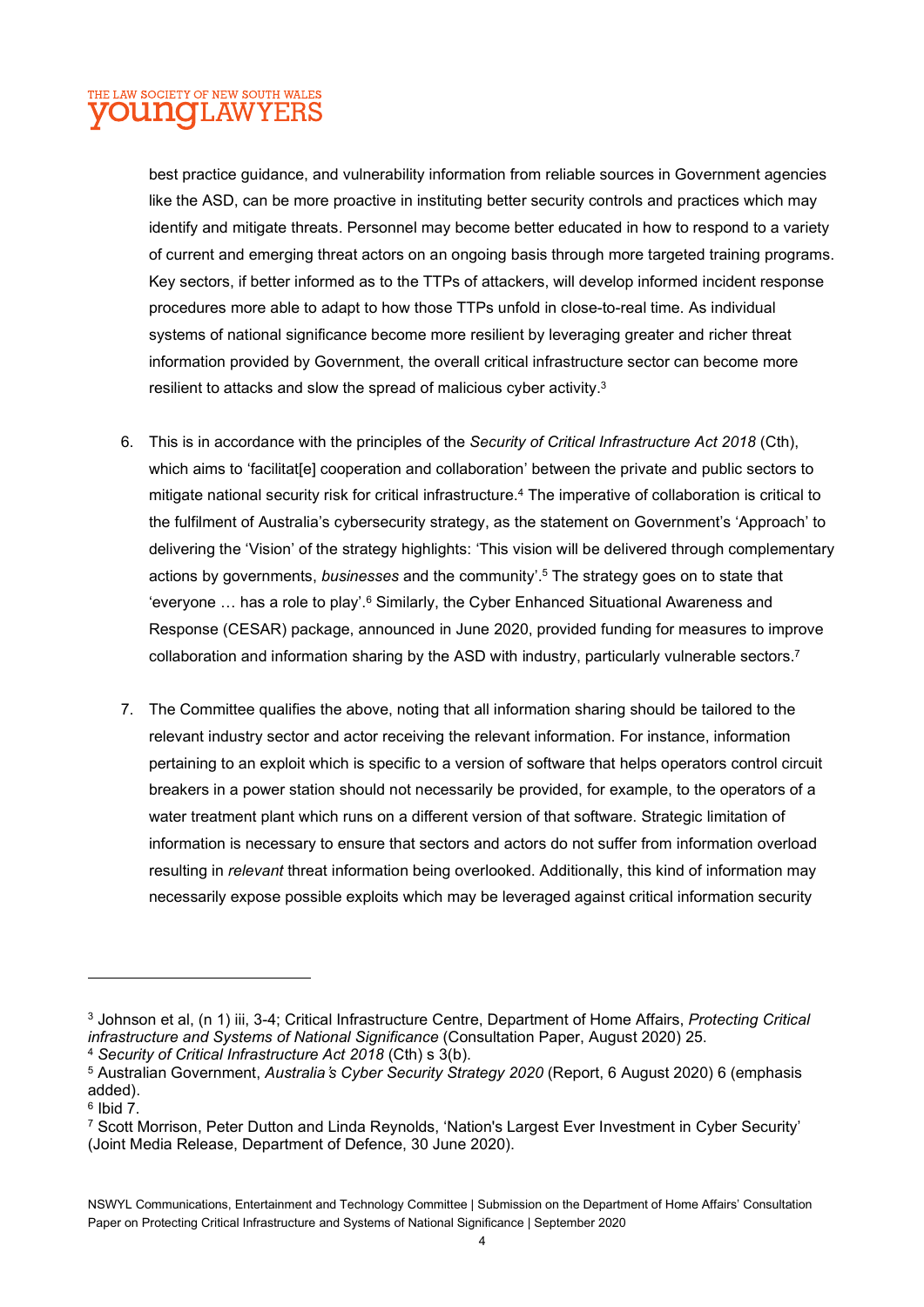and operations. As such, the relevance of information should remain a key consideration to the extent and structure of Government/industry cooperation.

#### Recommendation

Question 23: The Committee submits in relation to Question 23 of the Consultation Paper that as much relevant threat information as practicable should be shared by Government with owners and operators of key systems of national security to ensure robust security responses, however, that such information should be tailored by relevance to reduce risks.

# Question 31 and Question 34

- 8. The Committee would like to preface its comments with acknowledgement of the Government position that there is a need for the power to declare an emergency ('declaration power') and that a direct action ('DA power') in a national emergency must be 'limited by robust checks and balances'.<sup>8</sup> These are significant powers in light of the nature of their exercise enabling and constituting, respectively, direct government interference in potentially privately owned and/or operated critical infrastructure systems and networks. The Committee is concerned by the broad wording of the factors to be considered by Government in determining whether an incident constitutes an emergency. References to 'the national interest' and 'any dependent essential services' may be similarly problematic,<sup>9</sup> as, the declaration power and the DA power may be triggered in a very wide variety of circumstances. The need for strong oversight of the DA power is critical since Government envisions scenarios where a relevant critical infrastructure entity would have to be coerced into allowing Government agencies to intervene against malicious cyber activity. If legislated, the possibility of coercive power may in turn impact the likelihood of voluntary acceptance of Government assistance by private sector entities.
- 9. The Committee therefore submits that oversight of the Government's use of these powers should be provided by the creation of an independent statutory office of the Cyber Emergency Powers Commissioner ('CEPC'). This office would be closely analogous with the Investigatory Powers Commissioner ('IPC') as recommended by the Independent National Security Legislation Monitor's ('INSLM') review of the Telecommunications and Other Legislation Amendment (Assistance and

<sup>8</sup> Critical Infrastructure Centre (n 3) 29.

 $9$  Ibid 29.

NSWYL Communications, Entertainment and Technology Committee | Submission on the Department of Home Affairs' Consultation Paper on Protecting Critical Infrastructure and Systems of National Significance | September 2020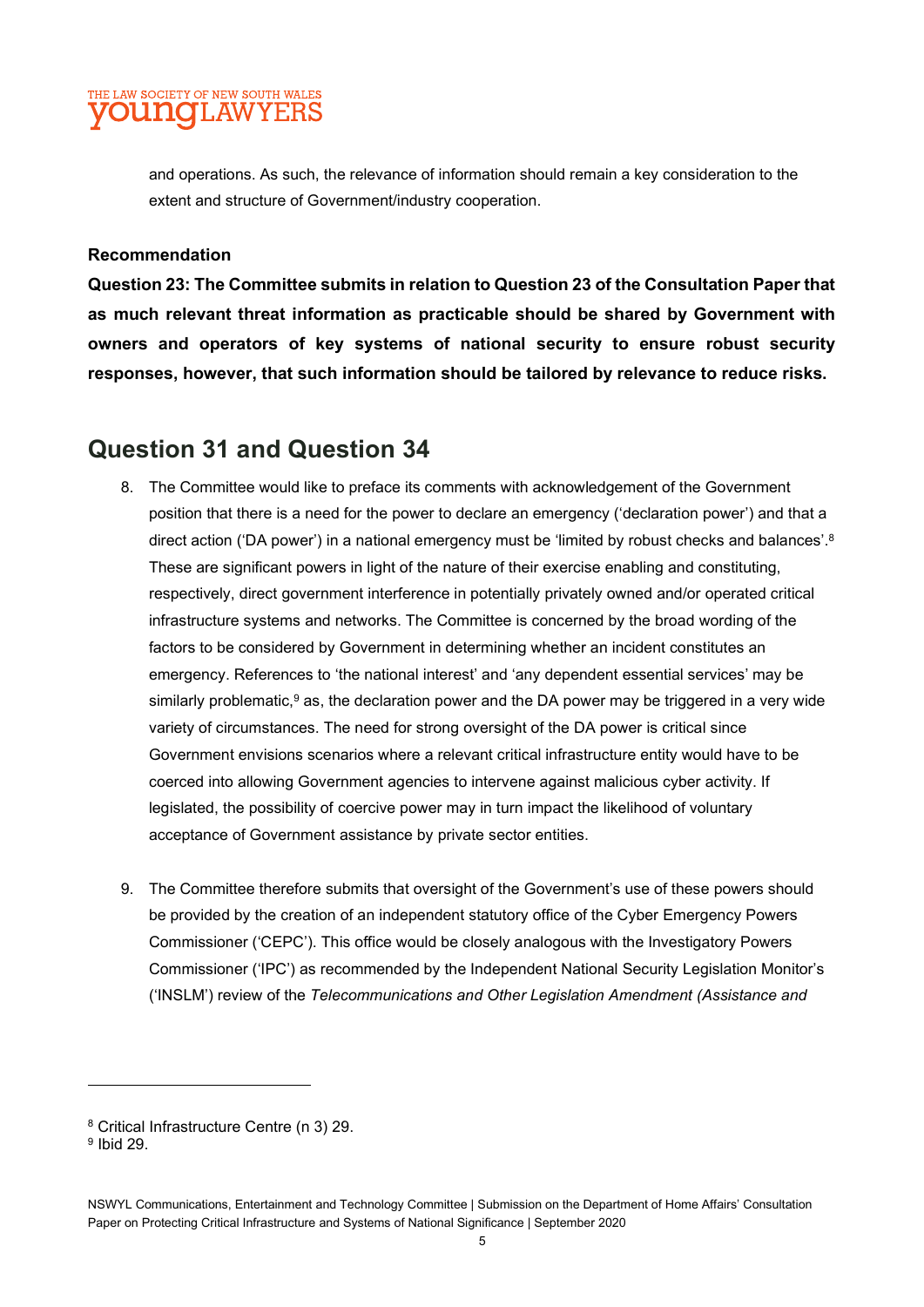Access) Act 2018.<sup>10</sup> The Committee uses the recommendations of the INSLM (contained in paragraph [11.21] and [11.30] of the INSLM's review) in relation to the proposed IPC as inspiration for the proposed CEPC. Like the IPC, the Committee considers that the CEPC should be a retired judge of the Federal Court, or State or Territory Supreme Court, 'appointed by the Governor-General, on the advice of the Attorney-General, following mandatory consultation on the appointment with the Leader of the Opposition'.<sup>11</sup> The CEPC must approve every exercise of the proposed coercive power to intervene in critical infrastructure systems and networks, given the principle that 'the ability to use coercive powers without external and independent review and authorisation is exceptional and requires justification'.<sup>12</sup>

10. The Committee calls for the appointment of 'a suitable number of eminent, independent technical experts,' representative of 'Government, industry and academia and covering the range of scientific and technical disciplines required'<sup>13</sup> to advise the CEPC on the proposed exercise of coercive power. The experts, apart from advising the CEPC in relation to each proposed exercise of coercive power, would help the CEPC audit, and recommend necessary reform of the regime, and annually report to the Attorney-General and Parliamentary Joint Committee on Intelligence and Security on the operation of the regime. Much like the proposed IPC, some of these experts alongside the proposed CEPC would comprise a Cyber Emergency Powers Division headed by the CEPC, a dedicated division of the Administrative Appeals Tribunal providing an in-built venue to consider and examine contested matters whilst preserving confidentiality.<sup>14</sup> The advisers will play a crucial role in overseeing of the use of the powers due to the complexity of the policy and technical issues engaged by the powers, as well as the need for a swift and proportionate response to imminent/ongoing threats to the security of systems of national significance as 'the subset of critical infrastructure entities of highest criticality'.<sup>15</sup>

#### Recommendation

Question 31 and 34: In response to Questions 31 and 34 of the Consultation Paper the Committee submits that an independent oversight body must be created to ensure accountability.

<sup>&</sup>lt;sup>10</sup> James Renwick, Independent National Security Legislation Monitor, Trust but Verify: A Report Concerning the Telecommunications and Other Legislation Amendment (Assistance and Access) Act 2018 and Related Matters (30 June 2020) 220.

<sup>11</sup> Renwick (n 10) 220, 223-224.

<sup>12</sup> Ibid 191.

<sup>13</sup> Renwick (n 10) 222.

<sup>14</sup> Ibid 223-224.

<sup>15</sup> Critical Infrastructure Centre (n 3) 13.

NSWYL Communications, Entertainment and Technology Committee | Submission on the Department of Home Affairs' Consultation Paper on Protecting Critical Infrastructure and Systems of National Significance | September 2020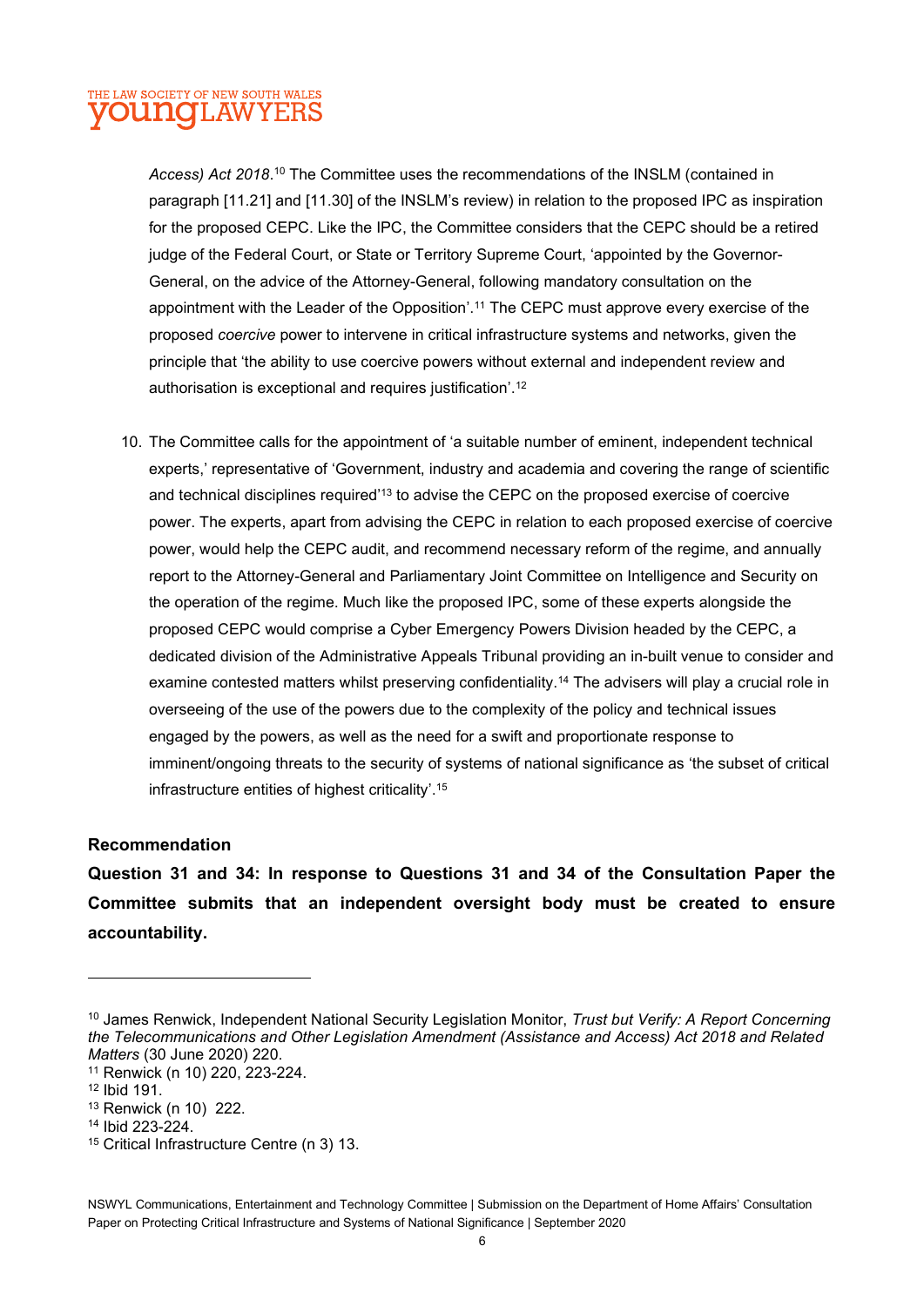## Question 32

- 11. The Committee submits that this question must be answered in the negative. As a matter of principle, the Committee submits that the following considerations that should *primarily* guide Government whenever it deploys any offensive cyber capabilities in a manner attributable to Australia in international law terms are:
	- a. compliance with international law and norms, particularly those applicable to the conduct of states in cyberspace;
	- b. compliance with the Tallinn Manual on the International Law Applicable to Cyber Warfare;<sup>16</sup> and,
	- c. the need to preserve the operational security of Government capabilities to conduct computer network attack, defence and exploitation.
- 12. The Committee stresses the importance of the need to preserve operational security, given that cyber or signals intelligence capabilities, unlike most conventional military capabilities, lose their utility once their use is discovered. As national security scholar, Ben Buchanan, writes, 'Exposing particular hacking capabilities tends to render those capabilities much less useful, especially against well-secured targets. Shrouding cyber capabilities in secrecy is such a crucial principle'.<sup>17</sup> If Government conducts an offensive cyber operation against a target, there is a risk that the nature of the operation itself, the TTPs deployed, and the infrastructure used by the Government officers in the process, will betray the secrecy of Australian capabilities in cyberspace.<sup>18</sup> For instance, the targeting of specific vulnerabilities without proper operational secrecy controls in place can help Australia's adversaries better understand how to: defend against, or interfere with, Australian computer network operations (including the collection of signals intelligence) and/or attack Australian networks.
- 13. The Committee also points to the great difficulty with reliably identifying the location of malicious actors in cyberspace. The commentary on Rule 2 of the Tallinn Manual reinforces that difficulty in the context of determining whether any, and which, state has jurisdiction in international law terms in the cyber domain:

<sup>&</sup>lt;sup>16</sup> Michael N. Schmitt (ed), Tallinn Manual on the International Law Applicable to Cyber Warfare (Cambridge University Press, 2013) ('Tallinn Manual'). This document was developed by an International Group of Experts invited by the NATO Cooperative Cyber Defence Centre of Excellence and counts members of the Australian Defence Force as consulted 'Legal Experts' and 'Peer Reviewers': xi-xii, 1.

<sup>&</sup>lt;sup>17</sup> Ben Buchanan, The Hacker and the State: Cyber Attacks and the New Normal of Geopolitics (Harvard University Press, 2020) 308-9.

<sup>18</sup> Thomas Rid and Ben Buchanan, 'Attributing Cyber Attacks '(2015) 38(1-2) Journal of Strategic Studies 4, 18.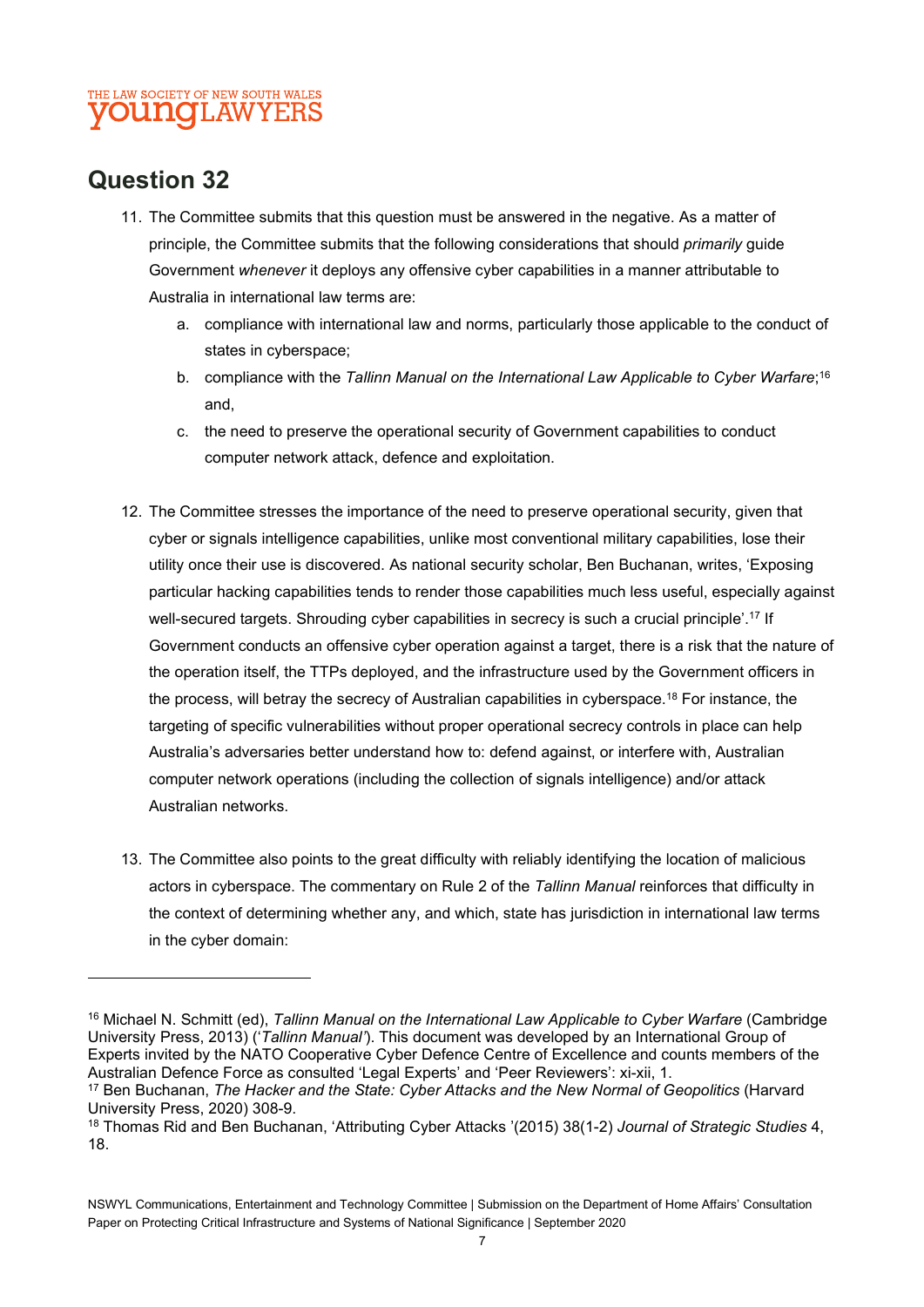It must be cautioned that it is possible under certain circumstances for someone who does not wish to be tracked to spoof<sup>19</sup> the geo-coordinates advertised by his or her computing device. It is also possible that user-location will not be made available by the infrastructure or service provider, or by the application or device itself. Actual physical presence is required, and sufficient, for jurisdiction based on territoriality; spoofed presence does not suffice.

- 14. Rule 8 backs this up: 'The fact that a cyber operation has been routed via the cyber infrastructure located in a State is not sufficient evidence for attributing the operation to that State'.<sup>20</sup>
- 15. Malicious cyber activity against the 2018 Winter Olympic Games Opening Ceremonies represents a suitable case study of the difficulty with reliably attributing such cyber attacks to a particular state. The allegedly Russian state hackers behind the 'Olympic Destroyer' malware were deploying TTPs resembling those of Chinese and North Korean hackers — apparently the 'first time someone used false flags of that kind of sophistication in a significant, national-security-relevant attack' — to confuse attribution efforts.<sup>21</sup> As Rid and Buchanan argue, 'Military organisations can be identified without identifying individuals and smaller units first — this may be starkly different in cyber operations'.<sup>22</sup>
- 16. The difficulty with identifying the location of a cyber actor is due to the nature of the actor, that is, whether they are state- or non-state-actors. Rule 7 of the Tallinn Manual is instructive: 'The mere fact that a cyber operation has been launched or otherwise originates from governmental cyber infrastructure is not sufficient evidence for attributing the operation to that State...'.<sup>23</sup> The Commentary on Rule 7 reinforces this:

Prior to the advent of cyber operations, the use of governmental assets, in particular military equipment, would typically have been attributed to the State without question because of the unlikelihood of their use by persons other than State organs or individuals or groups authorized to exercise governmental

22 Rid and Buchanan (n 17) 13.

<sup>&</sup>lt;sup>19</sup> In this context, 'spoof' meaning to falsify: Australian Signals Directorate, 'Spoof', Australian Cyber Security Centre Glossary (Web Page) <https://www.cyber.gov.au/acsc/view-all-content/glossary/spoof> <sup>20</sup> Michael N. Schmitt (ed), Tallinn Manual on the International Law Applicable to Cyber Warfare (Cambridge University Press, 2013) 36.

<sup>&</sup>lt;sup>21</sup> Andy Greenberg, 'The Untold Story of the 2018 Olympics Cyberattack, the Most Deceptive Hack in History', WIRED (News Article, 17 October 2019) <https://www.wired.com/story/untold-story-2018-olympicsdestroyer-cyberattack/>; Ellen Nakashima, 'Russian Spies Hacked the Olympics and Tried to Make It Look Like North Korea Did It, U.S. Officials Say', The Washington Post (online, 25 February 2018) <https://www.washingtonpost.com/world/national-security/russian-spies-hacked-the-olympics-and-tried-tomake-it-look-like-north-korea-did-it-us-officials-say/2018/02/24/44b5468e-18f2-11e8-92c9- 376b4fe57ff7\_story.html>.

<sup>&</sup>lt;sup>23</sup> Michael N. Schmitt (ed), Tallinn Manual on the International Law Applicable to Cyber Warfare (Cambridge University Press, 2013) 34.

NSWYL Communications, Entertainment and Technology Committee | Submission on the Department of Home Affairs' Consultation Paper on Protecting Critical Infrastructure and Systems of National Significance | September 2020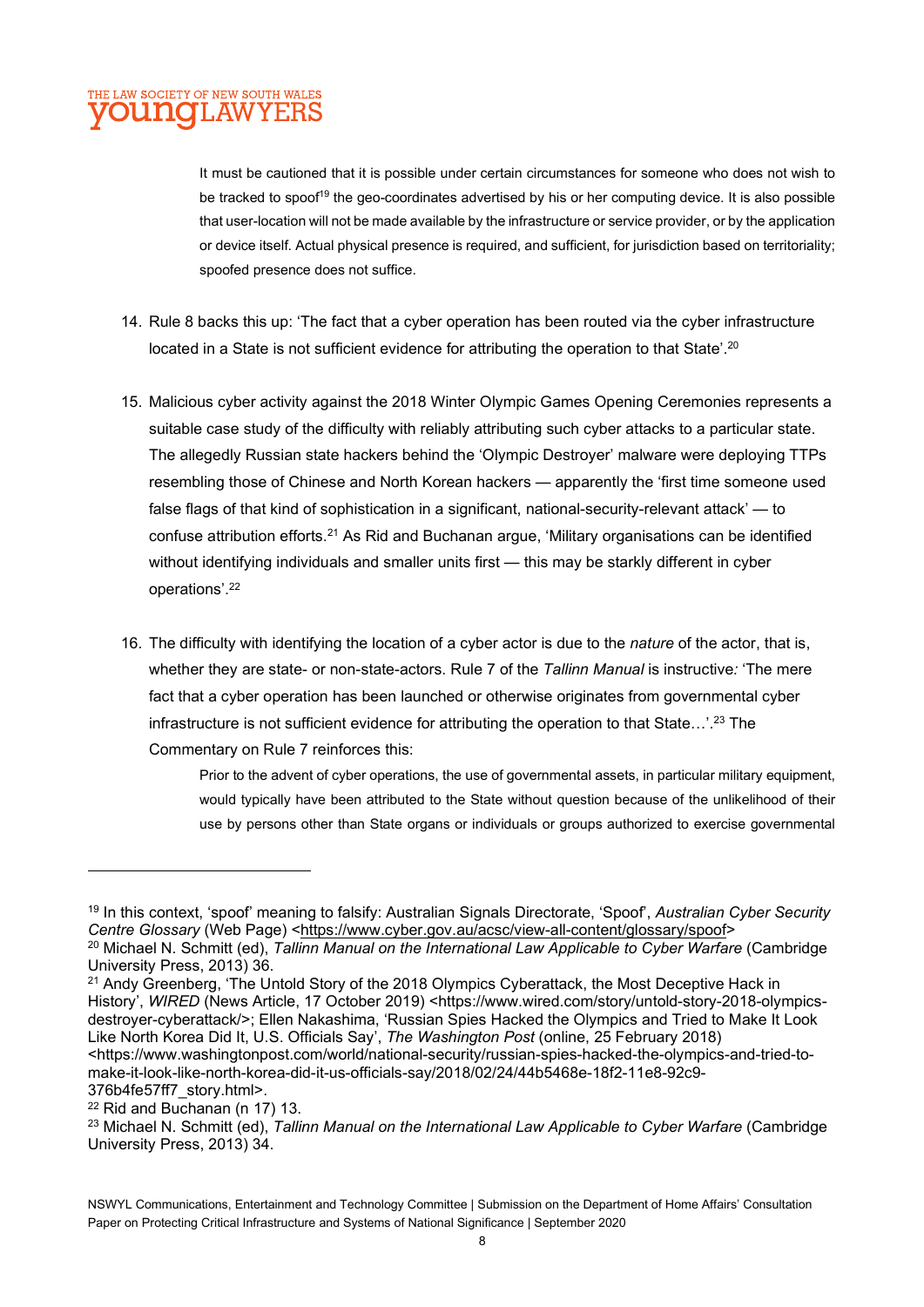

functions. This traditional approach cannot be followed in the cyber context. It may well be that government cyber infrastructure has come under the control of non-State actors who then use it to conduct cyber operations.<sup>24</sup>

17. Thus, attempting to tailor a response to particular attackers based on their supposed location (such as in a government building) could be futile if that supposed location is a ruse devised by the attackers. Worse still, it could result in a diplomatic incident if Government officers conduct computer network attack, based on intelligence undermined by the original attackers' false flags, against infrastructure and systems located in a jurisdiction with nothing to do with the original attack.

#### Recommendation

Question 32: The Committee submits that a Government response to a cyber attack should not differentiate approach based on the geographical origins of the attack, due to the practical difficulty of ensuring that location, and the possible negative outcomes of a mistaken response.

### Question 33

- 18. The Committee submits that the answer to this question pivots on whether the emergency actions, if comprised of computer network operations against offshore targets, raise international law issues, particularly in relation to norms defining states' activities in cyberspace, and issues under the Tallinn Manual. For instance, as a matter of principle, the Committee believes that states and their representatives must be held to account for committing war crimes, such as by launching armed attacks against civilians. The Committee agrees with Rules 31 and 32 of the Tallinn Manual that apply the principle of distinction to cyber attacks such that civilians must not be targeted.<sup>25</sup>
- 19. The Committee calls for extended consultation with experts in international law, in particular the law of armed conflict, to ensure that any legal protections for officers undertaking emergency actions are compliant with Australia's obligations under international law, the aforementioned norms, and with the terms of the Tallinn Manual
- 20. The Committee also submits that the proposed CEPC be advised by experts in international law, in particular the law of armed conflict. This is to help prevent potential breach of legal obligations or norms that apply to, or otherwise govern, states' activities in cyberspace. These experts will play a

<sup>24</sup> Ibid 35.

<sup>25</sup> Schmitt (n 22) 110-14.

NSWYL Communications, Entertainment and Technology Committee | Submission on the Department of Home Affairs' Consultation Paper on Protecting Critical Infrastructure and Systems of National Significance | September 2020